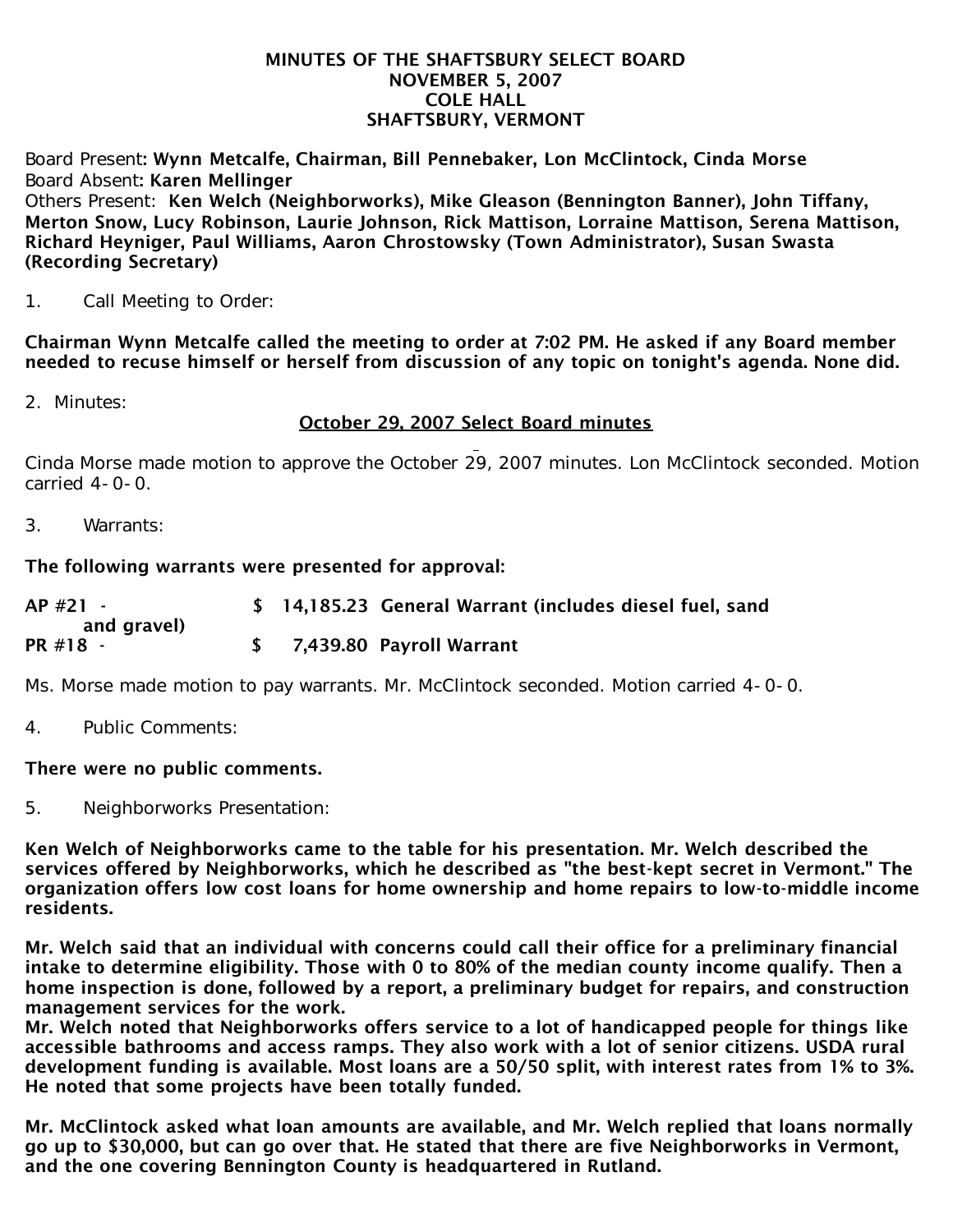Aaron Chrostowsky asked if they have a lot of Shaftsbury clients, and Mr. Welch replied that Bennington County numbers are low, perhaps because Neighborworks is not as well known here. He said that Williams Jakubowski covers Bennington County.

Mr. Welch said he will check on the availability of posters and brochures. He reported that Neighborworks has just received over 1.5 million dollars from the Vermont Agency of Natural Resources (ANR) for replacement septic systems and wells. This is the first time the state has recognized that their regulations put financial obligations on individuals. These will be 1% interest loans up to \$25,000.

Bill Pennebaker asked if Neighborworks has a Web site, and was told that it does. He suggested that the Shaftsbury Web site include a link to the Neighborworks site. The Board thanked Mr. Welch for attending.

6. Public Hearing on Noise Ordinance:

Chairman Metcalfe explained that the Planning Commission had put together a noise ordinance three years ago. The Select Board had decided to hold off on it at the time, and a couple of Select Board members want to bring it up again.

He said that tonight the Board will hear public comments and concerns. It will then decide whether to have the Planning Commission update the ordinance. Chairman Metcalfe asked for comments on the need for a noise ordinance.

Rick Mattison confirmed that Shaftsbury currently has no noise ordinance. He asked why certain things are crossed out in the ordinance. Chairman Metcalfe replied that the Planning Commission at the time had decided to take things out.

Chairman Metcalfe said that if the ordinance is taken up again, the Planning Commission will start with a clean slate. The Select Board has to decide whether this is high priority, low priority, or no priority for the Planning Commission.

Rick Heyniger asked if the Board had decided who would enforce the ordinance, and was told that the Board had not decided. That will be a major issue.

John Tiffany spoke against a noise ordinance, saying it had been done in response to over half a dozen complaints from two people at the time. He noted that he had been on the Select Board that had decided to drop the ordinance because it was not needed.

Mr. McClintock asked Mr. Tiffany if he has looked at the proposed zoning bylaw on noise. He noted that there will be some noise control in the bylaw, and said that the bylaw and any noise ordinance should complement one another. Mr. Tiffany said he could see control of loud industry noise and intentional noise.

Mr. Pennebaker described the present decibel limits in the bylaw, noting that the approved level in residential zones is at the threshold of serious hearing damage. He thought this should be brought more in line with Word Health Organization standards.

Mr. Tiffany stated that the wind itself can be 65 decibels. Mr. Pennebaker said that would only be under certain conditions. Mr. Tiffany said he hopes the Select Board votes down the noise ordinance.

Lucy Robinson spoke in support of a noise ordinance, saying it is needed to protect people, many of whom now live closer together on smaller lots.

Laurie Johnson pointed out that disturbing the peace is still exists as an upper limit on conduct.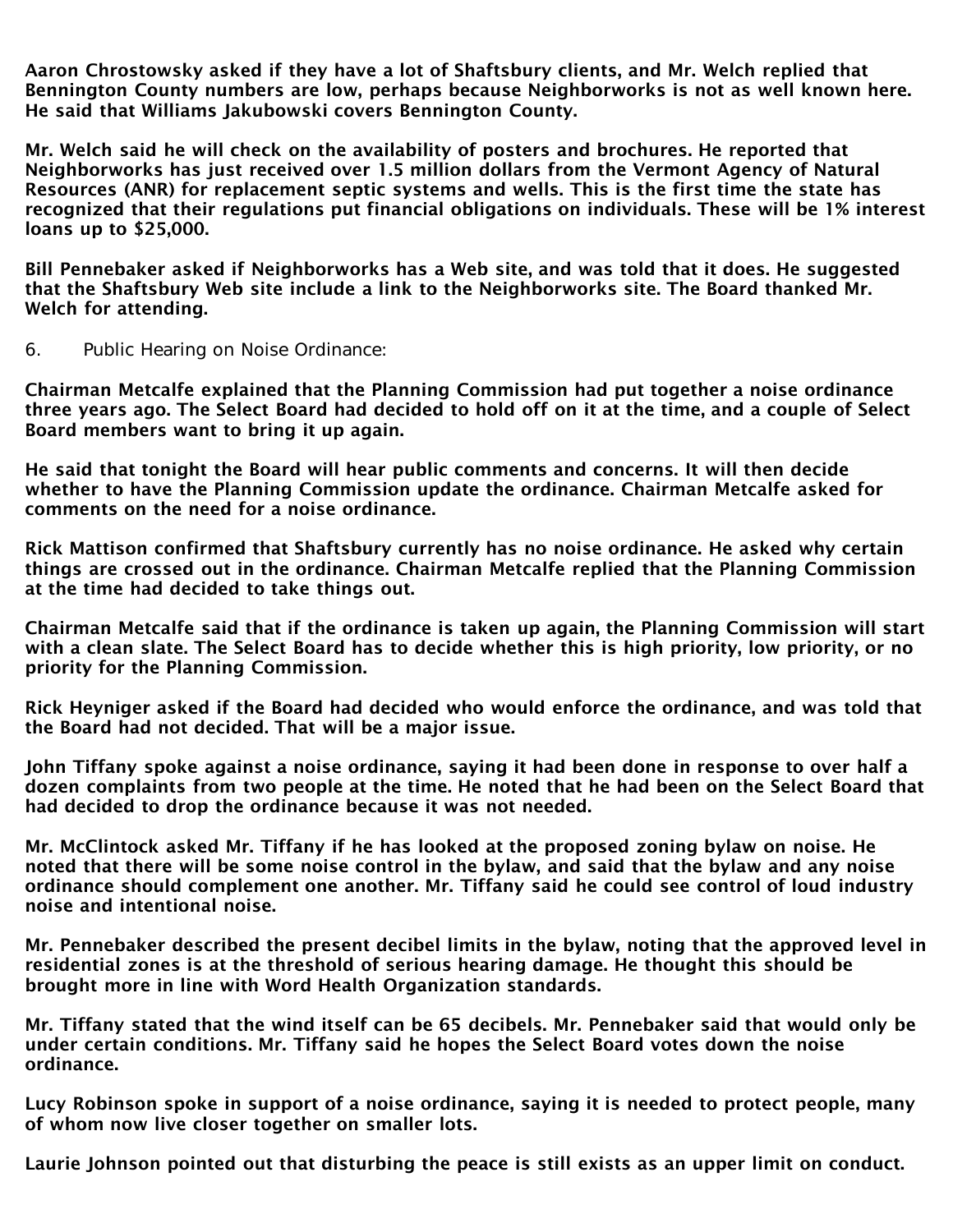She saw the need to protect residents with children, pets, and businesses, and did not know if a decibel level can be invoked to limit the normal noise of people's lives.

Mr. Heyniger asked if any other towns have rural noise ordinances. Mr. Pennebaker replied that he thinks the Bennington noise ordinance covers the whole town, not just the village.

Ms. Robinson said that maybe decibel levels in the bylaw can be revised to specify repeated or ongoing noise. Mr. Pennebaker said that the present one hour LEQ standard is meant to ensure noise is continuous and loud.

Lorraine Mattison said that complaints from four or five people in a rural area is a lot. Ms. Robinson said that without an ordinance maybe people feel they can't complain.

Mr. McClintock noted that an ordinance would permit people to get permission to have an event go later than 10:00 PM. Currently police may shut down a party at that hour.

Ms. Johnson said the best thing is to complain to neighbors directly. Ms. Robinson said that not all neighbors are reasonable.

Ms. Morse asked how much is currently going on that might be addressed by a noise ordinance. Ms. Robinson said there are loud engine noises in her neighborhood, and she is not the only one who has noticed.

There was further discussion of whether approaching neighbors directly is an effective way of dealing with noise problems.

Mr. McClintock distributed information he had found that explains what various decibel levels mean in terms of actual examples of noise.

Paul Williams asked how this would affect Peckham's crushing plant. Chairman Metcalfe replied that there are standards in the present zoning bylaw that they have to go by. There was a discussion of changes made by Peckham (formerly Dailey's) over the last several years to modify noise. Mr. McClintock noted that one neighbor has said that the noise is better but continues to be a problem. Ms. Robinson said that, while she recognizes the need for industry, perhaps a decibel limit is needed for industry.

Chairman Metcalfe thanked people for coming out to comment.

7. Animal Control Officer Report:

Traci Mulligan, Shaftsbury Animal Control Officer, came to the table for her report. She discussed continuing problems with one dog owner who owes the Town for removal of quills from two dogs and costs of an impounded dog. She said he had made partial payment and agreed to pay the rest, but has not followed up. Chairman Metcalfe said that Town Attorney Rob Woolmington should send him a letter.

Ms. Mulligan described another situation with a Paran Acres dog owner whose animal had been picked up and treated, and whose owners still owe the Town. They wrote a check and then stopped payment on it.

Ms. Mulligan said she has also issued tickets for two unlicensed dogs with no response. She said that the Town needs to enforce. The Judicial Bureau was supposedly going to crack down, but this has not happened.

She mentioned the possibility of small claims court, and there was a discussion of this option. Chairman Metcalfe said she should contact the state police lieutenant, not a state police trooper. It was also agreed that Mr. Woolmington will be asked to write letters.